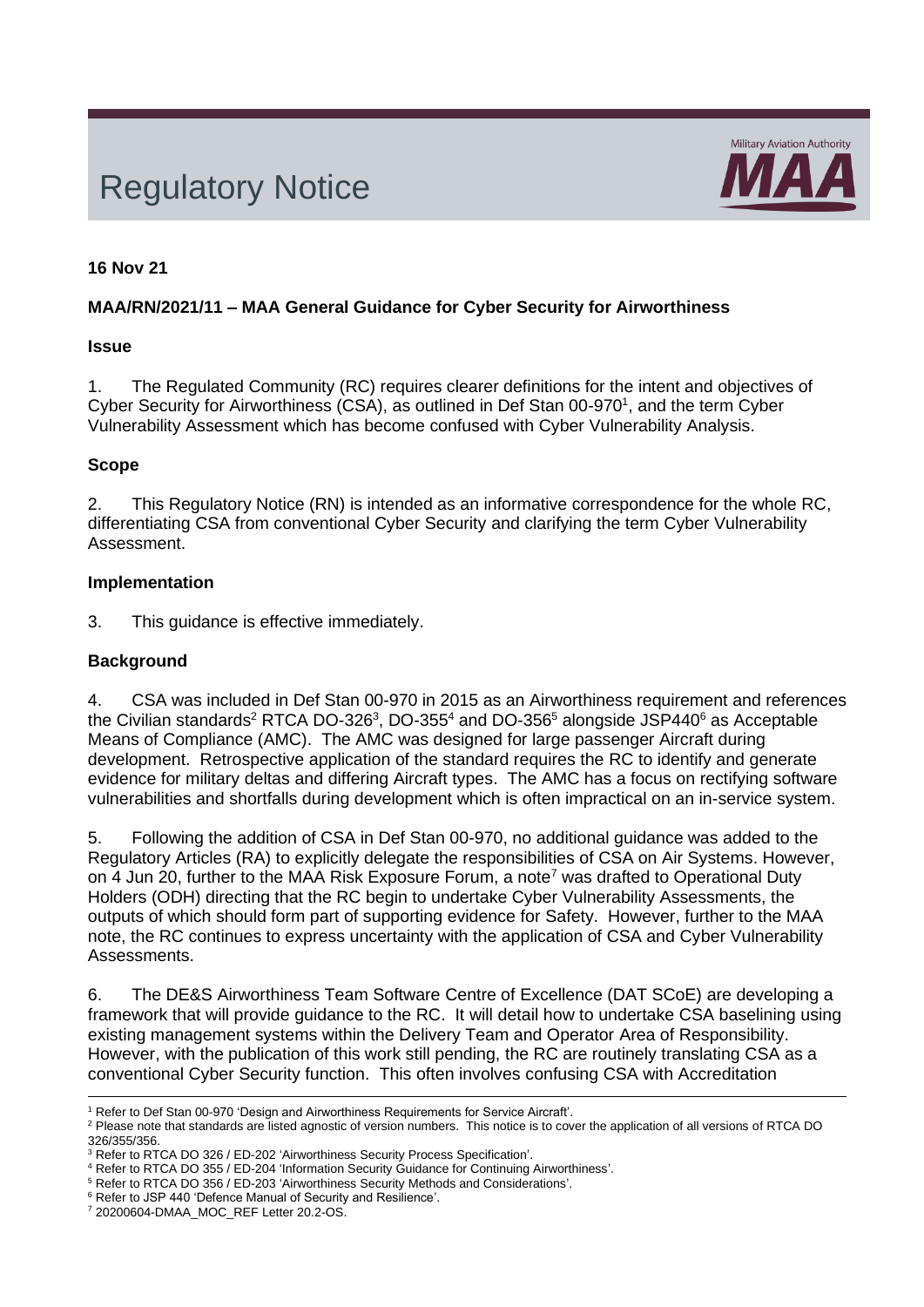activity – the latter of which is focused around JSPs 440, 604 $^8$  and 892 $^9$ ; policies that are not concerned with Safety or Airworthiness.

# **CSA**

7. CSA is an activity focused around ensuring Safety and Airworthiness. It is the application of Cyber Security principles onto systems that have a direct or indirect interface to Safety Related Systems (SRS). Through mapping the SRS of an Air System and completion of a holistic risk assessment a CSA baseline is generated. Def Stan 00-970 references RTCA DO-326a as AMC. The AMC recommends separating the interface mapping exercise into 3 areas: Aircraft, a security perimeter, and a security environment. An illustrative example is shown in Figure 1. By completing a full mapping of information interfaces into SRS a baseline is generated.

## **Figure 1. Illustrative Example of RTCA DO-326A Holistic CSA Risk Assessment**



8. Once baselining is complete, in line with AMC guidance, risk management activity can occur, implementing controls, mitigations or risk toleration as required. Management processes for the review, renewal and revision of baselines, sustainment of Type Airworthiness, risk management and system changes are also required; ensuring that a security risk management process doesn't introduce potential vulnerabilities to SRS and, thus, Risk to Life (RtL).

9. This activity will likely be informed by the security evidence that is generated from extant security processes, such as system accreditation. However, it cannot be accomplished without SRS baselining activity that is completed with an aim to secure the Safety and Airworthiness of the Air System. Similarly, thought must be given during risk management activity as to whether a given risk presents RtL.

## **Cyber Vulnerability Assessment**

10. In the MAA correspondence issued to ODH<sup>7</sup>[,](#page-0-0) the term Cyber Vulnerability Assessment, abbreviated CVA, was used to encourage ODH to begin baselining Air Systems. Unfortunately, the term CVA is also used for a Cyber Vulnerability Analysis – a process that is conducted after a Cyber Vulnerability Investigation (CVI) has taken place. A CVI is a security investigatory process (sometimes involving penetration testing) that uses a DSTL developed framework to identify Cyber

<sup>&</sup>lt;sup>8</sup> Refer to JSP 604 'Defence Manual for Information and Communications Technology (ICT).

<sup>9</sup> Refer to JSP 892 'Risk Management'.